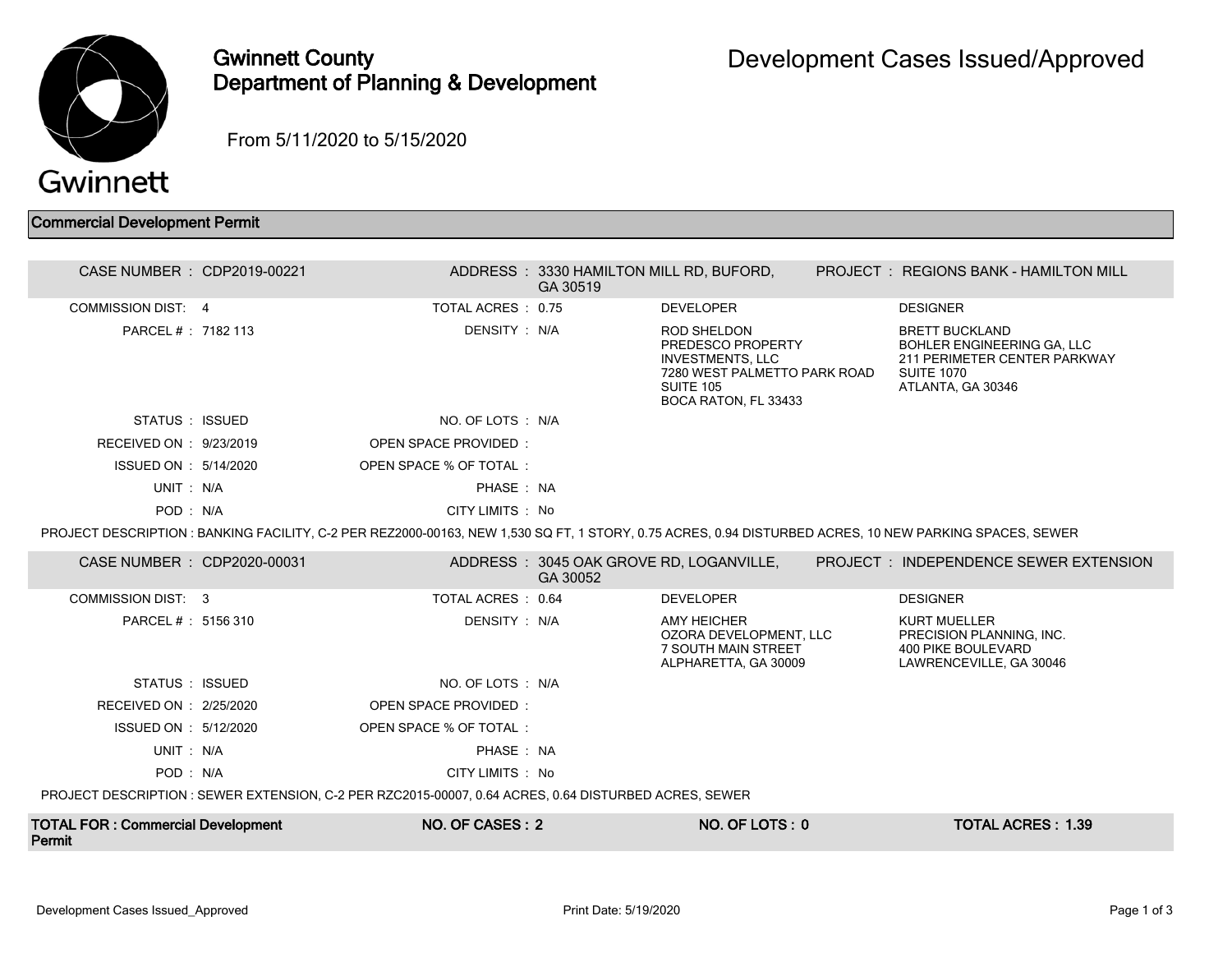## Concept Plan

| CASE NUMBER : CPL2019-00022           |                     |                                                                                                                              | ADDRESS: SHANNON RD (600 BLOCK),<br>LOGANVILLE, GA 30052 |                                                                                                                        | PROJECT: MEADOWS AT BAY CREEK<br>(FKA:SHANNON ROAD TRACT)                                                                               |
|---------------------------------------|---------------------|------------------------------------------------------------------------------------------------------------------------------|----------------------------------------------------------|------------------------------------------------------------------------------------------------------------------------|-----------------------------------------------------------------------------------------------------------------------------------------|
| <b>COMMISSION DIST: 3</b>             |                     | TOTAL ACRES: 67.92                                                                                                           |                                                          | <b>DEVELOPER</b>                                                                                                       | <b>DESIGNER</b>                                                                                                                         |
| PARCEL # : 5193 001                   |                     | DENSITY : N/A                                                                                                                |                                                          | <b>AARON RISSLER</b><br>APEX LAND COMPANY, LLC<br>4080 MCGINNIS FERRY ROAD<br><b>SUITE 203</b><br>ALPHARETTA, GA 30005 | <b>ALEX NASH</b><br>DEVELOPMENT PLANNING AND<br><b>ENGINEERING</b><br>5074 BRISTOL INDUSTRIAL WAY<br><b>SUITE A</b><br>BUFORD, GA 30518 |
|                                       | STATUS : AUTHORIZED | NO. OF LOTS : 152                                                                                                            |                                                          |                                                                                                                        |                                                                                                                                         |
| RECEIVED ON : 9/10/2019               |                     | <b>OPEN SPACE PROVIDED:</b>                                                                                                  |                                                          |                                                                                                                        |                                                                                                                                         |
| ISSUED ON : 5/14/2020                 |                     | OPEN SPACE % OF TOTAL:                                                                                                       |                                                          |                                                                                                                        |                                                                                                                                         |
| UNIT: N/A                             |                     | PHASE:                                                                                                                       |                                                          |                                                                                                                        |                                                                                                                                         |
| POD: N/A                              |                     | CITY LIMITS : No                                                                                                             |                                                          |                                                                                                                        |                                                                                                                                         |
|                                       |                     | PROJECT DESCRIPTION : SINGLE FAMILY SUBDIVISION, OSC PER RZR2019-00008, 152 LOTS, 67.919 ACRES, 48.90 DISTURBED ACRES, SEWER |                                                          |                                                                                                                        |                                                                                                                                         |
| <b>TOTAL FOR: Concept Plan</b>        |                     | NO. OF CASES: 1                                                                                                              |                                                          | <b>NO. OF LOTS: 152</b>                                                                                                | <b>TOTAL ACRES: 67.92</b>                                                                                                               |
| <b>Subdivision Development Permit</b> |                     |                                                                                                                              |                                                          |                                                                                                                        |                                                                                                                                         |
|                                       |                     |                                                                                                                              |                                                          |                                                                                                                        |                                                                                                                                         |
| CASE NUMBER : SDP2019-00055           |                     |                                                                                                                              | ADDRESS: SHANNON RD, LOGANVILLE, GA<br>30052             |                                                                                                                        | <b>PROJECT : MEADOWS AT BAY CREEK</b><br>(FKA:SHANNON ROAD)                                                                             |
| <b>COMMISSION DIST: 3</b>             |                     | TOTAL ACRES: 67.92                                                                                                           |                                                          | <b>DEVELOPER</b>                                                                                                       | <b>DESIGNER</b>                                                                                                                         |
| PARCEL # : 5193 001                   |                     | DENSITY : N/A                                                                                                                |                                                          | <b>AARON RISSLER</b><br>APEX LAND COMPANY, LLC<br>4080 MCGINNIS FERRY ROAD<br>ALPHARETTA, GA 30005                     | <b>ALEX NASH</b><br>DEVELOPMENT PLANNING & ENGINEERING.<br>INC.<br>5074 BRISTOL INDUSTRIAL WAY, SUITE A                                 |

| STATUS : ISSUED          | NO. OF LOTS : 152                                                                                                     |  |  |
|--------------------------|-----------------------------------------------------------------------------------------------------------------------|--|--|
| RECEIVED ON : 11/21/2019 | OPEN SPACE PROVIDED:                                                                                                  |  |  |
| ISSUED ON : 5/14/2020    | OPEN SPACE % OF TOTAL                                                                                                 |  |  |
| $IINT \cdot N/A$         | PHASE NA                                                                                                              |  |  |
| POD: N/A                 | CITY LIMITS : No                                                                                                      |  |  |
|                          | IO IEAT DEAADIDTIAN . AINALE EANILY ALIDDIVIAIAN . AAA DED DZDAA10.00000. 159 LATA. AZ 09 AADEA. JA 90 DIATLIDDED AAD |  |  |

PROJECT DESCRIPTION : SINGLE FAMILY SUBDIVISION, OSC PER RZR2019-00008, 152 LOTS, 67.92 ACRES, 49.26 DISTURBED ACRES, SEWER

BUFORD, GA 30518